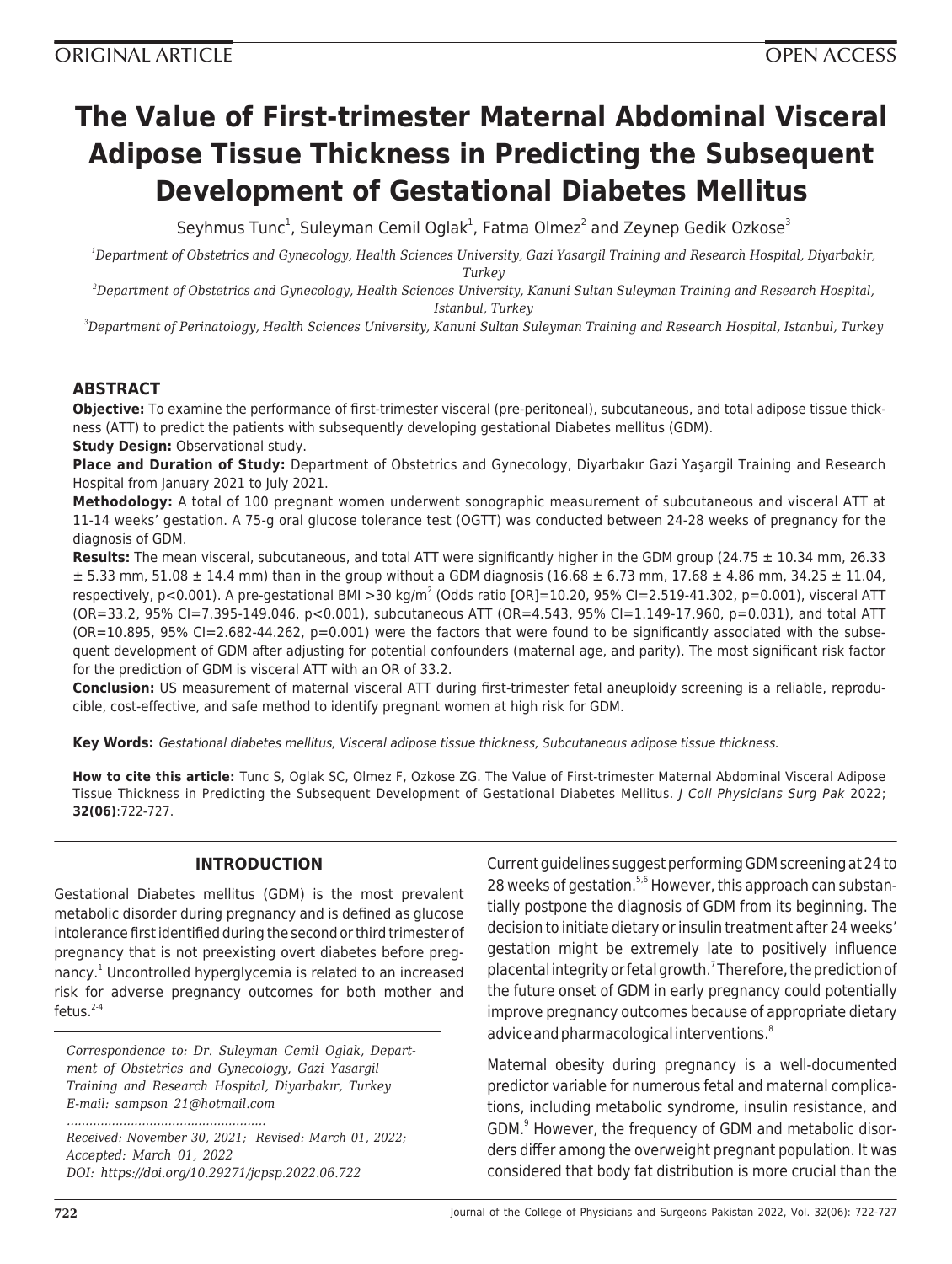total amount of adipose tissue in determining the risk of metabolic diseases and GDM.<sup>10</sup> The total body adipose tissue is distributed into two compartments as subcutaneous adipose tissue, which represents 85% of the total, and visceral adipose tissue, which accounts for the remaining  $15\%$ .<sup>11</sup> An excessive accumulation of adipose tissue in the central (abdominal) zone and especially in the visceral compartment is significantly correlated with an increased risk for metabolic disorders and diabetes mellitus when compared to peripheral fat storage. $5,11$ Routinely, body mass index (BMI) is utilised to assess the risk status of obesity-associated adverse pregnancy outcomes in obstetric units.<sup>9</sup> However, BMI is a formula that regards total body weight rather than central obesity or body fat, and can not provide sufficient information on fat distribution or the proportion of adipose to nonadipose tissue.<sup>12</sup> Ultrasonography (US) is a simple, cost-effective, safe, and reliable method for the evaluation of maternal central obesity during pregnancy.<sup>10</sup> Maternal central obesity is crucial and may indicate the proportion of adipose to nonadipose tissue or fat distribution. $^{13}$  An increased accumulation of fat tissue into the visceral compartment in the first trimester of pregnancy was found to be strongly correlated with the subsequent development of the metabolic syndrome and GDM.<sup>7,10</sup>

There are many evaluation measures of maternal central obesity. However, the predictive value of these measures and which of them is more effective in predicting the subsequent development of GDM remains unclear. The aim of this study was to examine the performance of first-trimester visceral (pre-peritoneal), subcutaneous, and total adipose tissue thickness (ATT) to predict the patients with subsequently developing GDM.

## **METHODOLOGY**

This observational study was carried out at Diyarbakır Gazi Yaşargil Training and Research Hospital, Turkey, from January 2021 to July 2021. In this study, we retrospectively analysed the data of 100 pregnant women. A total of 100 pregnant women aged 20 years and older with a viable singleton pregnancy were invited to participate in this study during their firsttrimester screening for fetal aneuploidies between  $11^{0/7}$  and  $14^{0/7}$  weeks' gestation. The exclusion criteria were having a pre-gestational diabetes mellitus, a previous history of pregnancy affected by GDM, multiple pregnancies, chronic drug treatment with steroids, previous epigastric surgery, major fetal structural abnormalities, and pregnancies complicated by inflammatory diseases of pregnancy, including preeclampsia and preterm premature rupture of membranes.<sup>14-18</sup> Participants' fasting plasma glucose level was measured at the time of recruitment. Fasting plasma glucose level ≥92 mg/dL was described as first-trimester GDM and was not considered eligible for entry into the study.<sup>19</sup> All study participants provided written informed consent. The Ethics Committee of the hospital approved the research project.

All participants experienced sonographic measurement of subcutaneous and visceral ATT at 11-14 weeks' gestation by an experienced sonographer using a technique as previously described by Martin et al. $^{20}$  Transabdominal US was performed using a RAB4-8 curvilinear array probe with a frequency range of 4-8 MHz (Voluson P8 Ultrasound system, GE Healthcare Inc., Milwaukee, WI, USA). Sonographic assessments were done by the same sonographer to provide good reliability and reproducibility. To provide correct measurement, the sonographer reduced the image depth to decrease the error margin. For the evaluation of ATT, participants were positioned in a supine position and the measurements were conducted immediately at the end of the maternal expiration to avoid inspiration originated abdominal wall tension. The sonographer obtained a longitudinal scan, ensuring that the US transducer applied the minimum probable pressure on the abdomen to avoid the compression of the adipose tissue. The probe was always positioned perpendicular to the skin on the line alba. On every single image landmarks, including skin, linea alba, subcutaneous tissue, xiphoid process, and liver, were identified. The minimum subcutaneous ATT and the maximum preperitoneal ATT were measured from the area where the subcutaneous adipose tissue was minimal, which was determined by conducting a longitudinal scan along the linea alba from the xiphoid process to the umbilicus. The visceral ATT was defined as the vertical distance between the anterior liver surface and the posterior edge of the linea alba. The subcutaneous ATT was described as the vertical distance between the skin-fat interface and the anterior edge of the linea alba. The same sonographer performed three measurements of the visceral and subcutaneous ATT. The mean visceral and subcutaneous ATT values were calculated for each pregnant woman. Total ATT was calculated as the addition of visceral and subcutaneous ATT. The measurements of subcutaneous and visceral ATT were carried out three times by another experienced clinician to assess the accuracy and reproducibility (inter-observer agreement).

All pregnant women subsequently underwent a 75-g oral glucose tolerance test (OGTT) between 24-28 weeks of pregnancy for the diagnosis of GDM according to the 2010 International Association of Diabetes in Pregnancy Study Groups (IDPSG) criteria.<sup>19</sup> GDM was diagnosed based on at least one abnormal glucose value, as follows: a fasting plasma glucose ≥92 mg/dL, a 1-hour value of ≥180 mg/dL, or a 2-hour value of ≥153 mg/dL. All the pregnant women diagnosed with GDM were referred to a dietitian for nutrition counselling and an endocrinologist for the assessment of the requirement for insulin treatment.

Group sample sizes of 12 cases and 88 controls achieve 81% power to detect a difference of approximately 50% between the group means which are defined as GDM positive and negative. This power is been calculated for a significance level (alpha) of 0.05 using a two-sided, two independent sample ttest, by using PASS 11.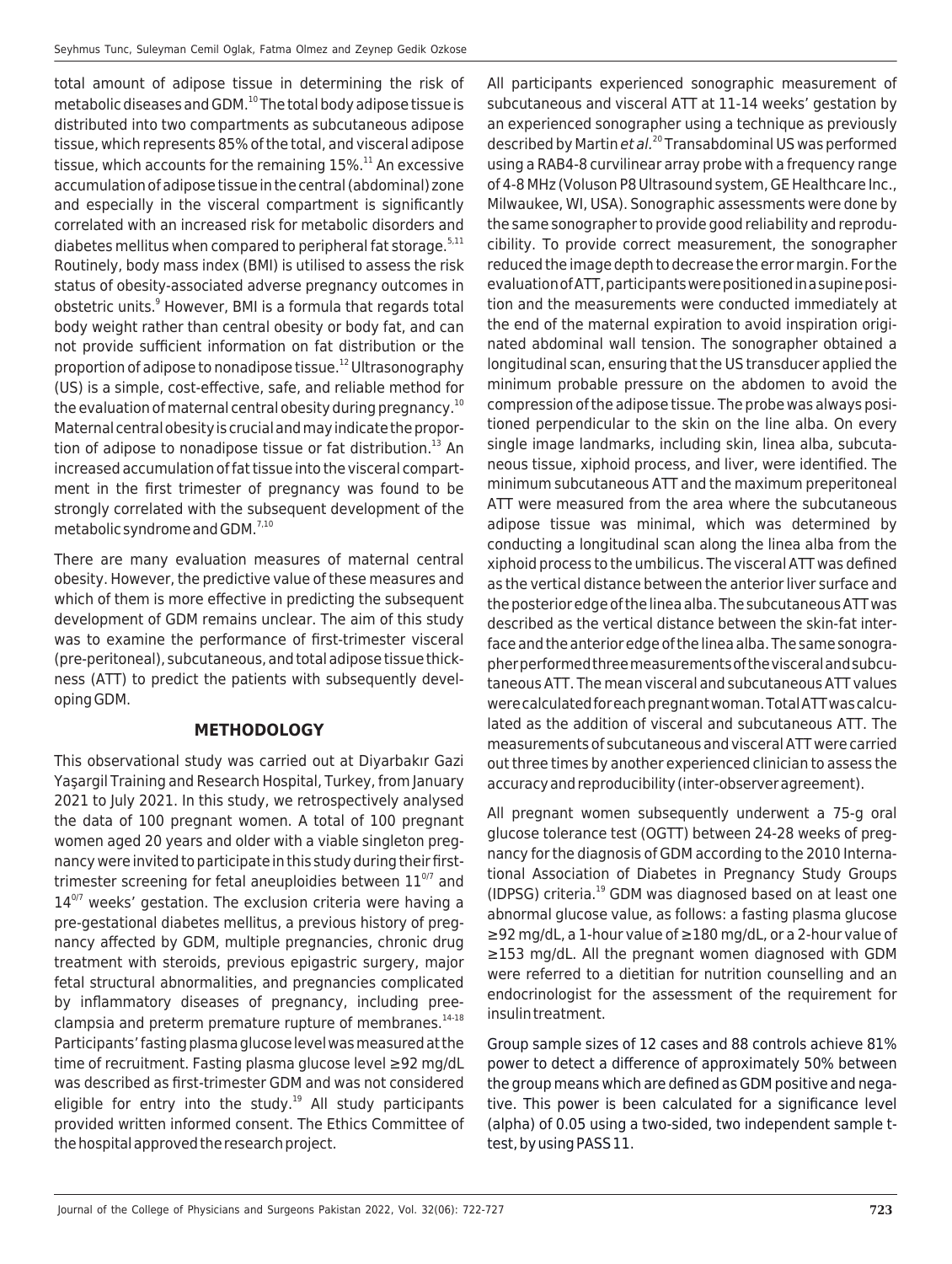Kolmogorov-Smirnov and Shapiro-Wilk tests were used to test the normality. Appropriate test methods were selected according to the results. Continuous variables that satisfy the assumption of normal distribution were compared using Student's t-test and the others by using the Mann-Whitney Utest. Mean ± standard deviation and median (Range) were given as descriptive statistics for these variables. The differences in proportions between groups were compared by using Chi-Square or Fisher's Exact Test and the categorical variables were expressed as counts and percentages. Receiver operating characteristic (ROC) curves were used to describe and compare the performance of diagnostics value of 4 variables, including BMI, visceral ATT, subcutaneous ATT, and total ATT. The area under the corresponding curves was calculated and compared. For the variables whose diagnostic powers were found to be statistically significant, the cut-off points were determined according to the Youden index. To define independent risk factors of outcome variables, we ran univariate logistic regression analyses which are adjusted for maternal age and parity, and odds ratios with their confidence intervals were calculated. To evaluate the diagnostic accuracy of BMI, visceral, subcutaneous, and total ATT in predicting GDM, separate ROC analyses were performed. Further, to assess these markers jointly, binary logistic regression models were fitted, taking GDM as a dependent variable and markers as independent variables, then probabilities calculated from these models were used as predictors in the ROC analyses. A p-value less than 0.05 was considered statistically significant. IBM SPSS Statistics for Windows, Version 26.0 package program was used for all statistical methods utilised.

We determined the intra- and inter-observer reliabilities using the intraclass correlation (ICC) coefficient with a 95% confidence interval (CI). According to the ICC estimate, values <0.5, between 0.5-0.75, between 0.75-0.90, and >0.90 are indicative of poor, moderate, good, and excellent reliability, respectively.<sup>21</sup>

## **RESULTS**

Reliability analyses were based on all pregnant woman's measurements. ICC analysis demonstrated excellent intra-observer (0.946; 95% CI: 0.918-0.965) and inter-observer reliability (0.926; 95% CI: 0.908-0.947) of visceral ATT measurement. Also, the ICC for subcutaneous ATT measurement was 0.938 (95% CI: 0.914-0.964) for intraobserver agreement and 0.922 (95% CI: 0.906-0.937) for interobserver agreement, indicating excellent reliability.

Demographic features, biochemical values, and subcutaneous, visceral, and total ATT measurements of the study subjects are listed in Table I. A total of 100 patients were eligible for the study and presented in this cohort. Twelve (12%) of all participants developed GDM in the second trimester, of which 5 (5%) cases were insulin-requiring GDM. There was no significant difference in the GDM group concerning maternal age, parity, the gestational week at

recruitment for the study, plasma fasting glucose, insulin, HOMA-IR, HDL, LDL, VLDL, and triglyceride levels when compared to the non-GDM group. The mean BMI at recruitment and pre-gestational body weight at 11-14 weeks' gestation were significantly higher in the GDM group (36.17  $\pm$  5.36 Kg/m<sup>2</sup> and 85.5  $\pm$  11.33 Kg, respectively) than in the group with normal glucose metabolism (26.97  $\pm$  4.89 Kg/m<sup>2</sup> and 65.23  $\pm$ 12.31 Kg, respectively, p<0.001). However, weight gain during pregnancy was found to be similar between the groups (p=0.330). The mean visceral, subcutaneous, and total ATT were significantly higher in the GDM group (24.75  $\pm$  10.34 mm,  $26.33 \pm 5.33$  mm,  $51.08 \pm 14.4$  mm) than in the group without a GDM diagnosis (16.68  $\pm$  6.73 mm, 17.68  $\pm$  4.86 mm, 34.25  $\pm$ 11.04, respectively, p<0.001).

Diagnostic performance of pre-gestational BMI, current BMI, visceral ATT, subcutaneous ATT, and total ATT were assessed (Table II). ROC curve analysis demonstrated that pre-gestational BMI > 30 Kg/m<sup>2</sup> predicted subsequent GDM with a sensitivity of 75.0%, a specificity of 78.41%, BMI in the first trimester predicted with a sensitivity of 75.0%, a specificity of 54.55%. Visceral ATT >18 mm had a sensitivity of 75.0%, a specificity of 78.18%; subcutaneous ATT >25 mm had a sensitivity of 66.67%, a specificity of 85.45%; total ATT >44 mm had a sensitivity of 75.0%, and a specificity of 81.82% in predicting women with subsequent GDM.

The effectiveness of the variables, which were found to be significant regarding their diagnostic power when taken individually and categorized with the cut-off points according to the Youden index, in predicting the development of GDM was analyzed with logistic regression analysis, and the odds ratios were presented with the relevant p-values and 95% confidence interval (CI) in Table III. Accordingly, the variable BMI in the first trimester >30 Kg/m<sup>2</sup> was found to be 3.49 times riskier to predict GDM, regardless of maternal age and parity, but this was not statistically significant (p=0.078). A pre-gestational BMI  $>$ 30 Kg/m<sup>2</sup> (Odds ratio [OR]=10.20, 95% CI=2.519-41.302, p=0.001), visceral ATT (OR=33.2, 95% CI=7.395 - 149.046, p<0.001), subcutaneous ATT (OR=4.543, 95% CI=1.149 - 17.960, p=0.031), and total ATT (OR=10.895, 95% CI=2.682 - 44.262, p=0.001) were the factors that were found to be significantly associated with the subsequent development of GDM after adjusting for potential confounders (maternal age, and parity). The most significant risk factor for the prediction of GDM is visceral ATT with an OR of 33.2.

## **DISCUSSION**

The current study intended to evaluate the value of firsttrimester maternal visceral ATT to predict the subsequent development of GDM. These findings indicated that visceral ATT between 11-14 weeks' gestation was significantly higher in patients with subsequently developed GDM than the healthy pregnancies. It is probable to predict the second-trimester GDM in a pregnant woman with first-trimester visceral ATT >18.0 mm with a sensitivity of 75.0% and a specificity of 78.18%.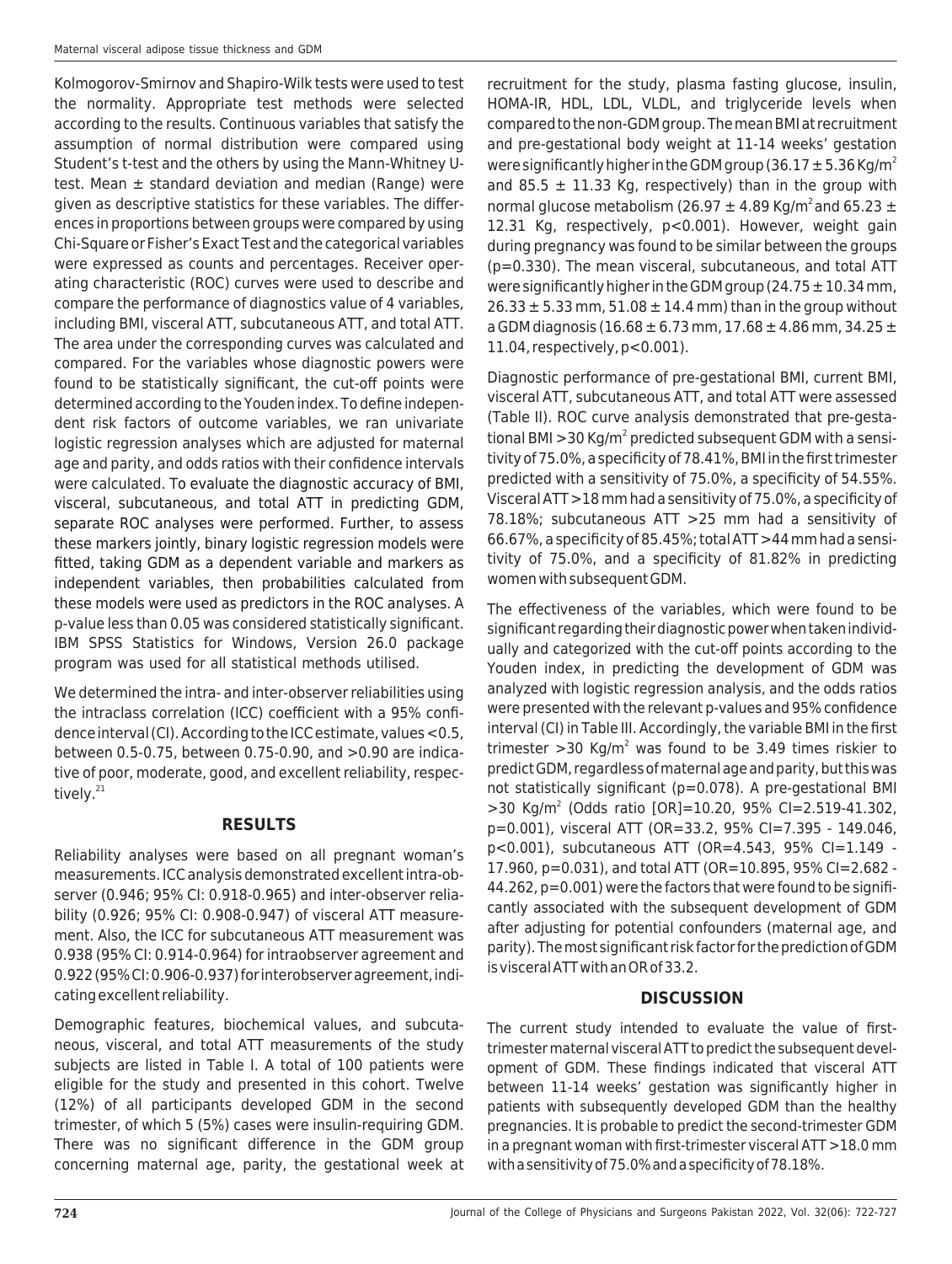**Table I: Demographic features, biochemical values, and subcutaneous, visceral, and total ATT measurements of the study subjects.**

|                                                            | Non-GDM group (n=88) |                       | GDM group $(n=12)$ |                       |            |  |
|------------------------------------------------------------|----------------------|-----------------------|--------------------|-----------------------|------------|--|
|                                                            | Mean±S.Dev.          | <b>Median (Range)</b> | Mean±S.Dev.        | <b>Median (Range)</b> | p-value    |  |
| Maternal age, years                                        | $27.31 \pm 5.38$     | 27(24)                | $29.5 \pm 6.29$    | 30.5(19)              | $0.198*$   |  |
| Parity, n                                                  | $2.69 \pm 1.7$       | 2(9)                  | $3.33 \pm 1.23$    | 3.5(4)                | 0.072      |  |
| Gestational week at recruitment                            | $12.28 \pm 0.97$     | 12(3)                 | $12.75 \pm 1.06$   | 12.5(3)               | $0.126*$   |  |
| Fasting plasma glucose, mg/dL                              | $85.69 \pm 14.61$    | 83.5 (97)             | $99.08 \pm 22.48$  | 91 (82)               | 0.004      |  |
| Plasma insulin, IU/mL                                      | $22.24 \pm 19.07$    | 18 (115.1)            | $23.41 \pm 19.02$  | 16.3(55)              | 0.987      |  |
| <b>HOMA-IR</b>                                             | $5.05 \pm 5.58$      | 3.64 (33.75)          | $6.13 \pm 5.76$    | 3.74 (17.66)          | 0.734      |  |
| HDL, mg/dL                                                 | $58.78 \pm 15.84$    | 59 (84.3)             | $62.33 \pm 19.64$  | 64 (67)               | 0.633      |  |
| LDL, mg/dL                                                 | $79.34 \pm 22.73$    | 78.5 (141)            | $79.08 \pm 23.56$  | 76 (80)               | 0.975      |  |
| VLDL, mg/dL                                                | $23.68 \pm 8.21$     | 23 (44)               | $22.75 \pm 6.94$   | 21 (24)               | 0.742      |  |
| Triglyceride, mg/dL                                        | $125.49 \pm 53.44$   | 115.5 (261)           | $134.92 \pm 41.27$ | 124 (138)             | 0.359      |  |
| Systolic blood pressure                                    | $99.2 \pm 12.06$     | 100 (50)              | $108.33 \pm 14.03$ | 105(40)               | 0.034      |  |
| Diastolic blood pressure                                   | $61.5 \pm 6.35$      | 60 (40)               | $65.83 \pm 9.0$    | 60 (20)               | 0.053      |  |
| Body mass index, kg/m <sup>2</sup>                         | $26.97 \pm 4.89$     | 27.15 (18.1)          | $36.17 \pm 5.36$   | 39.15 (13.5)          | < 0.001    |  |
| Pre-gestational body mass index, $kg/m2$                   | $25.66 \pm 4.67$     | 25.40 (17.4)          | $34.18 \pm 5.39$   | 35.15 (14.6)          | < 0.001    |  |
| Pre-gestational body weight, kg                            | $65.23 \pm 12.31$    | 65 (43)               | $85.5 \pm 11.33$   | 86 (31)               | $< 0.001*$ |  |
| Weight gain during pregnancy                               | $4.41 \pm 3.02$      | 4 (12)                | $6.5 \pm 4.85$     | 5.5(13)               | 0.330      |  |
| Visceral adipose tissue thickness, mm                      | $16.68 \pm 6.73$     | 16 (33)               | $24.75 \pm 10.34$  | 23.5(34)              | < 0.001    |  |
| Subcutaneous adipose tissue thickness, mm                  | $17.68 \pm 4.86$     | 17 (19)               | $26.33 \pm 5.33$   | 29.5(14)              | < 0.001    |  |
| Total adipose tissue thickness, mm                         | $34.25 \pm 11.04$    | 35(44)                | $51.08 \pm 14.4$   | 51 (44)               | < 0.001    |  |
| *Student's t-test and all others from Mann whitney U-test. |                      |                       |                    |                       |            |  |

**Table II: Area under curve statistics for parameters.**

|       |            | D          | Asymptotic 95% Conf. Int. |             |
|-------|------------|------------|---------------------------|-------------|
|       |            |            | Lower bound               | Upper bound |
| 0.870 | 0.060      | < 0.001    | 0.788                     | 0.924       |
| 0.866 | 0.061      | < 0.001    | 0.746                     | 0.986       |
| 0.745 | 0.076      | 0.006      | 0.597                     | 0.893       |
| 0.860 | 0.060      | < 0.001    | 0.742                     | 0.978       |
| 0.822 | 0.066      | < 0.001    | 0.693                     | 0.951       |
|       | <b>AUC</b> | Std. error |                           |             |

ATT: Adipose tissue thickness.

#### **Table III: Adjusted logistic regression models as the predictors of GDM.**

|                                                     | в     | S.E.  |         | Exp(B) | 95% C.I. for Exp (B) |              |
|-----------------------------------------------------|-------|-------|---------|--------|----------------------|--------------|
|                                                     |       |       |         |        | Lower                | <b>Upper</b> |
| Pre-gestational BMI $>$ 30 kg/m <sup>2</sup>        | 2.322 | 0.714 | 0.001   | 10.20  | 2.519                | 41.302       |
| BMI in the first-trimester $>$ 30 kg/m <sup>2</sup> | 1.235 | 0.700 | 0.078   | 3.439  | 0.872                | 13.563       |
| Visseral $ATT > 18.0$ mm                            | 3.503 | 0.766 | < 0.001 | 33.200 | 7.395                | 149.046      |
| Subcutaneous ATT > 25.0 mm                          | 1.514 | 0.701 | 0.031   | 4.543  | 1.149                | 17.960       |
| Total $ATT > 44.0$ mm                               | 2.388 | 0.715 | 0.001   | 10.895 | 2.682                | 44.262       |

ATT: Adipose tissue thickness. All parameters were adjusted for maternal age and parity.

Few studies investigated the association between the sonographic thickness of maternal visceral adipose tissue in the first trimester of pregnancy and the subsequent development of GDM. Gur et al. found that visceral ATT was significantly correlated with insulin resistance and hyperglycemia, and has more sensitivity to indicate the metabolic risk than BMI.<sup>10</sup> Thaware et al. concluded that visceral ATT in early pregnancy was independently associated with a positive glucose challenge test between 24-32 weeks' gestation, which persisted after adjustment for maternal age, parity, and pre-pregnancy BMI. They also reported that there is no correlation was found between subcutaneous ATT and subsequent GDM after adjustment for confounders.<sup>22</sup> Recently, D'Amrosio et al. indicated that the first-trimester visceral adipose tissue appears to act a stronger and more relevant role than gestational weight gain, BMI, or subcutaneous

adipose tissue in patients with a subsequent diagnosis of GDM and this association remains significant in the multivariate regression model after adjusting for the other possible confounders.<sup>23</sup> In this study, the sonographic thickness of maternal visceral ATT at 11-14 weeks of pregnancy was significantly higher in the second-trimester GDM group compared to the non-GDM group. Visceral ATT in early pregnancy significantly predicted the GDM risk in later pregnancy weeks with a sensitivity of 75.0% and a specificity of 78.18%. After adjustment for confounding variables associated with GDM, including maternal age and parity, visceral ATT was found to be independently associated with the subsequent development of GDM.

The measurement of visceral ATT in the early pregnancy may provide an additional contribution in the early identification of cases at risk of developing diabetes. Screening for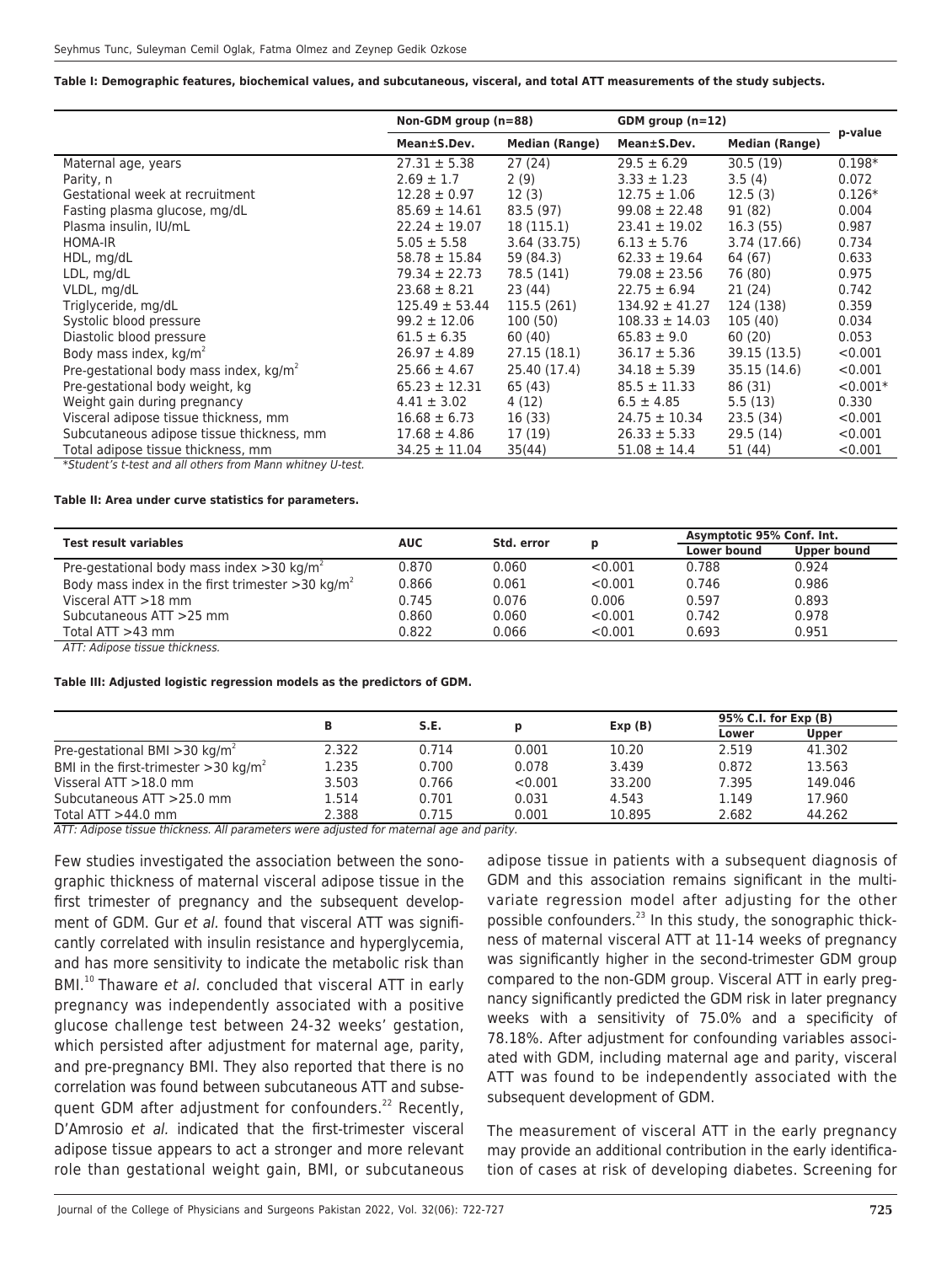GDM in the first trimester has the major benefit of determining high-risk patients who may take advantage of initiating dietary, lifestyle modifications, or pharmacological interventions to reduce the GDM prevalence and its associated maternal and fetal complications. $11$  Bourdages et al. reported that the sum of visceral and subcutaneous adipose tissue thickness in early pregnancy can predict the insulin-requiring GDM, particularly in combination with BMI and maternal age. They suggested that US measurement of ATT could improve the recognition of GDM patients without additional costs who should immediately initiate insulin treatment or those who might obtain dietary advice to curb their progression to the GDM development.<sup>24</sup> This study also demonstrated that increased visceral ATT (>18.0 mm) can be used as an independent and strong predictive factor for the subsequent GDM development.

The main limitation of this study is the case-control design, and being a single-centre study. The main strength of this study is proposing an earlier screening method during firsttrimester fetal aneuploidy screening that appears to be more predictive than BMI for evaluating the risk of GDM. A predictive method for GDM in the second trimester is not beneficial in suggesting an early diagnosis of GDM and it may not protect the fetus from dysglycemic changes. It also confirmed the excellent intra- and inter-observer reliability of these measurements.

### **CONCLUSION**

US measurement of maternal visceral ATT during firsttrimester fetal aneuploidy screening is a reliable, reproducible, cost-effective, and safe method to identify pregnant women at high risk for GDM and select patients who may take advantage of screening and adequate glycemic control a couple of weeks before the standard screening period of 24 to 28 weeks of gestation.

#### **ETHICAL APPROVAL:**

The Ethics Committee of Diyarbakır Gazi Yaşargil Training and Research Hospital approved the research project (Approval No. 2021/865).

#### **PATIENTS' CONSENT:**

All study participants provided written informed consent.

#### **COMPETING INTEREST:**

The authors declared no competing interest.

#### **AUTHORS' CONTRIBUTIONS:**

ST: Surgical and medical practices, concept, design, data collection/processing, analysis/ interpretation, literature search, and writing.

SCO: Surgical and medical practices, concept, design, data collection/processing, analysis/interpretation, writing, and critical review.

FO: Concept, design, analysis/interpretation, and literature search.

ZGO: Concept, design, analysis/interpretation, and literature search.

All authors approved the final version of the manuscript to be published.

#### **REFERENCES**

- 1. American Diabetes Association. 2. Classification and diagnosis of diabetes: Standards of medical care in diabetes-2019. Diabetes Care 2019; **42(Suppl 1)**:S13-S28. doi: 10.2337/dc19-S002.
- 2. Oğlak SC, Bademkıran MH, Obut M. Predictor variables in the success of slow-release dinoprostone used for cervical ripening in intrauterine growth restriction pregnancies. J Gynecol Obstet Hum Reprod 2020; **49(6)**:101739. doi: 10.1016/j.jogoh.2020.101739.
- 3. Plows JF, Stanley JL, Baker PN, Reynolds CM, Vickers MH. The pathophysiology of gestational diabetes mellitus. Int J Mol Sci 2018; **19(11)**:3342. doi: 10.3390/ijms19113342.
- 4. Oğlak SC, Obut M. Expression of ADAMTS13 and PCNA in the placentas of gestational diabetic mothers. Int J Morphol 2021; **39(1)**:38-44. doi: 10.4067/S0717-950220210001 00038.
- 5. Akgöl S, Budak MŞ, Oğlak SC, Ölmez F, Dilek ME, Kartal S. Can maternal abdominal fat thickness predict antenatal insulin therapy in patients with gestational diabetes mellitus? J Obstet Gynaecol Res 2021; **48(3)**:634-639. doi: 10.1111/jog.15128.
- 6. Paracha AI, Haroon ZH, Aamir M, Bibi A. Diagnostic accuracy of markers of ınsulin resistance (HOMA-IR) and ınsulin sensitivity (QUICKI) in gestational diabetes. J Coll Physicians Surg Pak 2021; **31(09)**:1015-1019. doi: 10.29271/jcpsp.2021.09.1015.
- 7. De Souza LR, Kogan E, Berger H, Alves JG, Lebovic G, Retnakaran R, et al. Abdominal adiposity and insulin resistance in early pregnancy. J Obstet Gynaecol Can 2014; **36(11)**:969-975. doi: 10.1016/S1701-2163(15)30409-6.
- 8. Plasencia W, Garcia R, Pereira S, Akolekar R, Nicolaides KH. Criteria for screening and diagnosis of gestational diabetes mellitus in the first trimester of pregnancy. Fetal Diagn Ther 2011; **30(2)**:108-15. doi: 10.1159/000324684.
- 9. Dolin CD, Kominiarek MA. Pregnancy in women with obesity. Obstet Gynecol Clin North Am 2018; **45(2)**: 217-232. doi: 10.1016/j.ogc.2018.01.005.
- 10. Gur EB, Ince O, Turan GA, Karadeniz M, Tatar S, Celik E, et al. Ultrasonographic visceral fat thickness in the first trimester can predict metabolic syndrome and gestational diabetes mellitus. Endocrine 2014; **47(2)**:478-84. doi: 10.1007/s12020-013-0154-1.
- 11. D'Ambrosi F, Crovetto F, Colosi E, Fabietti I, Carbone F, Tassis B, et al. Maternal subcutaneous and visceral adipose ultrasound thickness in women with gestational diabetes mellitus at 24-28 weeks' gestation. Fetal Diagn Ther 2018; **43(2)**:143-147. doi: 10.1159/000475988.
- 12. Nassr AA, Shazly SA, Trinidad MC, El-Nashar SA, Marroquin AM, Brost BC. Body fat index: A novel alternative to body mass index for prediction of gestational diabetes and hypertensive disorders in pregnancy. Eur J Obstet Gynecol Reprod